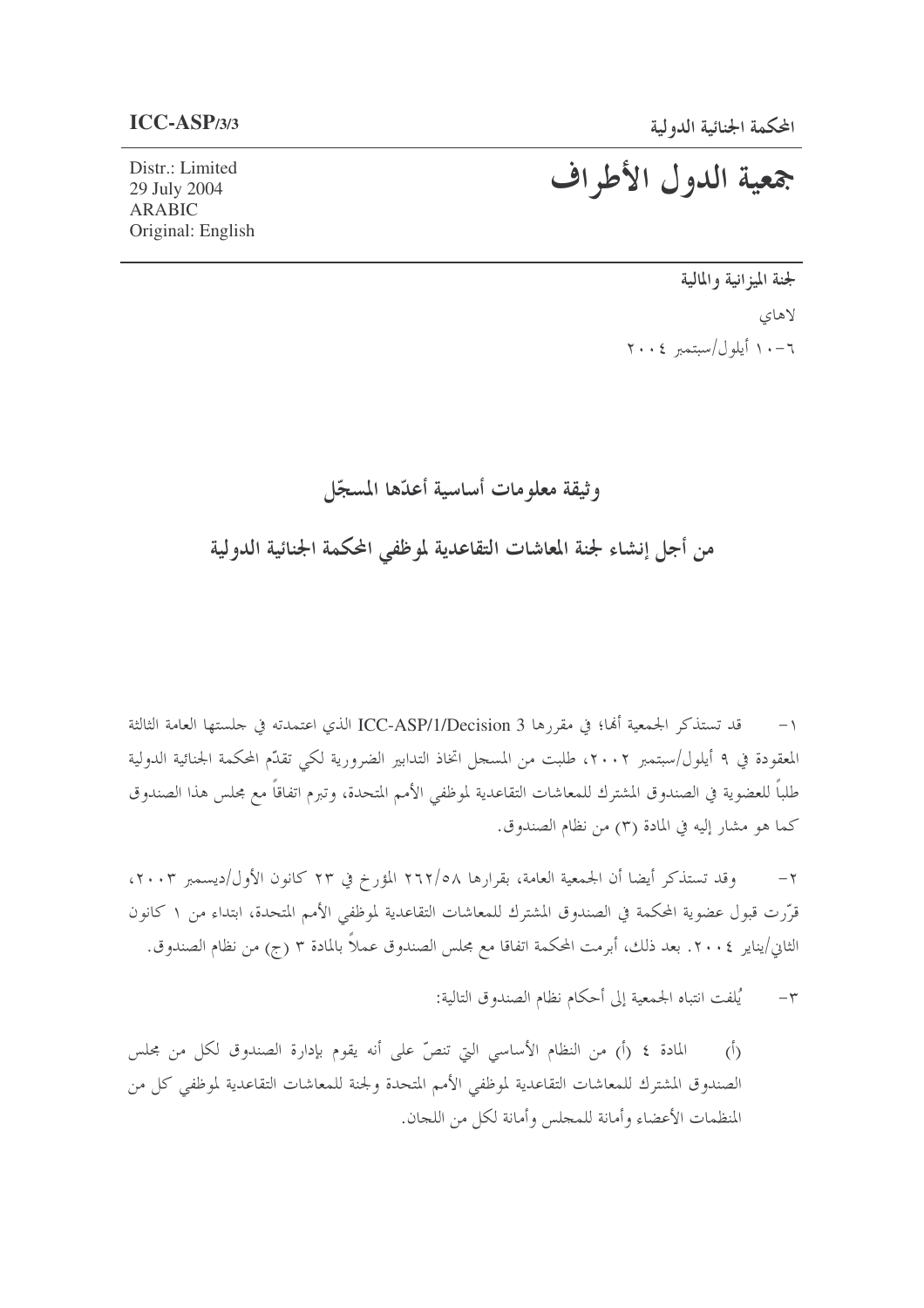(ب) المادة ٦ (ج) التي تنص على أن تتكون لجان المعاشات التقاعدية للموظفين في المنظمات الأعضاء الأخرى من الأعضاء والأعضاء المناوبين الذين تختارهم الهيئة النظيرة للجمعية العامة في المنظمة المعنية والمسؤول الإداري الأوَّل فيها، والمشتركون العاملون في المنظمة، بحيث يكون عدد الممثلين في كل اللجان متساويا ويكون الأعضاء والأعضاء المناوبون، الذين يختارهم المشتركون، هم أنفسهم من المشتركين العاملين في المنظمة. وتضع كلِّ منظمة عضو قواعد لانتخاب أو تعيين الأعضاء والأعضاء المناوبين للجاها.

تعدُّ لجنات المعاشات التقاعدية لموظفي المنظمات الأعضاء هيئات إدارية مهمَّة بالنسبة للصندوق في كلِّ  $-\xi$ من هذه المنظمات. فقد فوِّضها مجلس الصندوق المشترك للمعاشات التقاعدية سلطة معالجة شؤون الصندوق المتعلقة بموظفى هذه المنظمات، وتوكل اللجنة أمانتها الأعمال اليومية المتعلقة بمذه المسائل. و بتوصية من اللجنة، يعين الأمين العام المسؤول الإداري الأول في المنظمة. كما أن لجنات معاشات الموظفين تعين أعضاء مجلس الصندوق المشترك لمعاشات الموظفين التقاعدية، كما ينصِّ على ذلك نظام الصندوق وقواعده.

- تتضمن مسؤوليات لجان معاشات الموظفين التقاعدية ما يلي:  $-\circ$
- المشاركة بواسطة ممثلين تعينهم لهذا الغرض في الدورات العادية والخاصة التي يعقدها مجلس  $\langle \hat{D} \rangle$ المعاشات وفي اجتماعات هيئاته الفرعية؛
- (ب) صياغة التعديلات المقترح إدخالها في نظام وقواعد الصندوق لكي ينظر فيها المحلس المشترك للمعاشات التقاعدية لموظفي الأمم المتحدة ويقدّمها لاحقاً للجمعية العامة للأمم المتحدة التي تعدّ الهيئة التشريعية الوحيدة في شؤون المعاشات التعاقدية؛
- تطبيق النظام الأساسي لصندوق المعاشات والنظم الإدارية المتعلقة بالموظفين والمستفيدين،  $(7)$ وتفسيرها عند الاقتضاء.
	- منح الفوائد للمشاركين والمستفيدين في إطار نظام الصندوق.  $(2)$

بعد انضمام المحكمة الجنائية الدولية إلى الصندوق المشترك للمعاشات التقاعدية لموظفي الأمم المتحدة،  $-7$ أصبح من الضروري أن تنشىء المحكمة لجنة للمعاشات التقاعدية للموظفين. وتماشيا مع ممارسة منظمات دولية أخرى، فإن الهيئة الإدارية (أي جمعية الدول الأطراف) هي التي تنشئ لجنة معاشات الموظفين. وبالتالي فإن اللجنة توصى الجمعية بإنشاء لجنة لمعاشات تقاعد موظفي المحكمة، تُشكَّل كالتالي: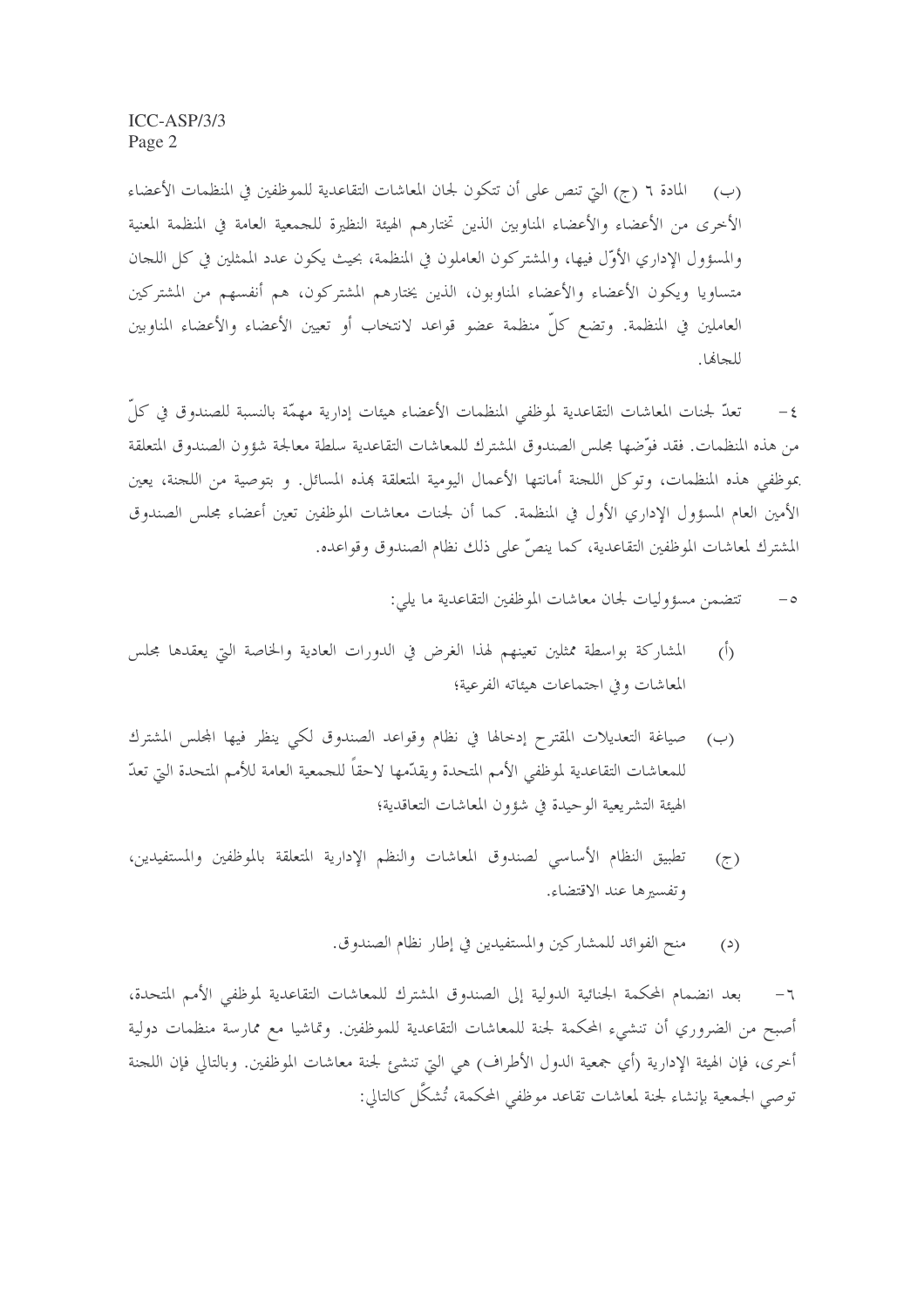تنتخب جمعية الدول الأطراف عضوين و عضوين مناوبين لفترة تدوم عامين (`). ونظراً لأهمية  $\overline{()}$ الحفاظ على الاستمرارية في لجنة معاشات الموظفين التقاعدية، والمحلس المشترك للمعاشات التقاعدية لموظفي الأمم المتحدة، ونظراً للطبيعة المعقدة التي تكتسيها القضايا المستعرضة من طرف مجلس صندوق المعاشات، قد ترغب الجمعية في أن يأخذ بالممارسة المتبعة في عدد من المنظمات الأخرى بتعيين ممثلين من الدول الأطرف بذكر أسمائهم. إذ من شأن هذا أن يسمح بإعادة تعيين الأعضاء ونوابهم بالاسم لفترة إضافية. كما يمكن للجمعية أن تنتخب دولاً أطرافاً.

- (ب) عضوان و عضوان مناوبان يعينهم المسجل لفترة سنتين. وبموجب المادة ٦ (ج) من النظام الأساسي للصندوق المشترك للمعاشات التقاعدية لموظفي الأمم المتحدة لا تقتصر التعيينات التي يقوم ها المسؤول الإداري الأول على المشاركين في الصندوق. ويبدو من المستصوب، أثناء عملية التعيين، أن يتأكد المسجل من تعيين موظفين يتمتعون بنزاهة أحلاقية عالية وبما يلزم من الخبرة والمعرفة في شؤون المعاش. وهذه ضرورة بالغة الأهمية نظراً للطبيعة المعقدة التي تتسم ها نظم المعاشات الدولية إذ عليها أن تقاوم المشاكل الاقتصادية والمالية والنقدية التي تمسِّ منظومة الأمم المتحدة ككلَّ .
- عضوان وعضوان مناوبان من المشتركين في الصندوق ومن موظفى المحكمة، ينتخبهم موظفو  $(7)$ المحكمة من المشتركين في صندوق المعاشات لمدة عامين، وفق النهج الذي يضعه المسجل بتشاور مع هيئة ممثلي الموظفين.

ستستعين اللجنة بأمانة يعينها المسجل عملاً بالمادة ٨ من النظام الأساسي للصندوق المشترك للمعاشات  $-\vee$ التقاعدية لموظفي الأمم المتحدة. وتنتخب الأمانة رئيسها في دورقما العادية الأولى من كل سنة، وفق النظام الداخلي للصندوق. وسيتناوب على منصب الرئيس أعضاء المحموعات الثلاثة الممثلة في اللحنة.

- تضع اللجنة نظامها الداخلي بمراعاة نظم وقواعد الصندوق المشترك للمعاشات التقاعدية لموظفي الأمم  $-\wedge$ المتحدة.
	- ٩ تطلب اللجنة إلى الجمعية بأن تنظر في مشروع المقرر المرفق بالوثيقة واعتماده (المرفق الأول).

<sup>&</sup>lt;sup>(٢</sup>) تتفاوت مدّة شغل الوظيفة من سنتين إلى أربع سنوات في المنظمات الأخرى.